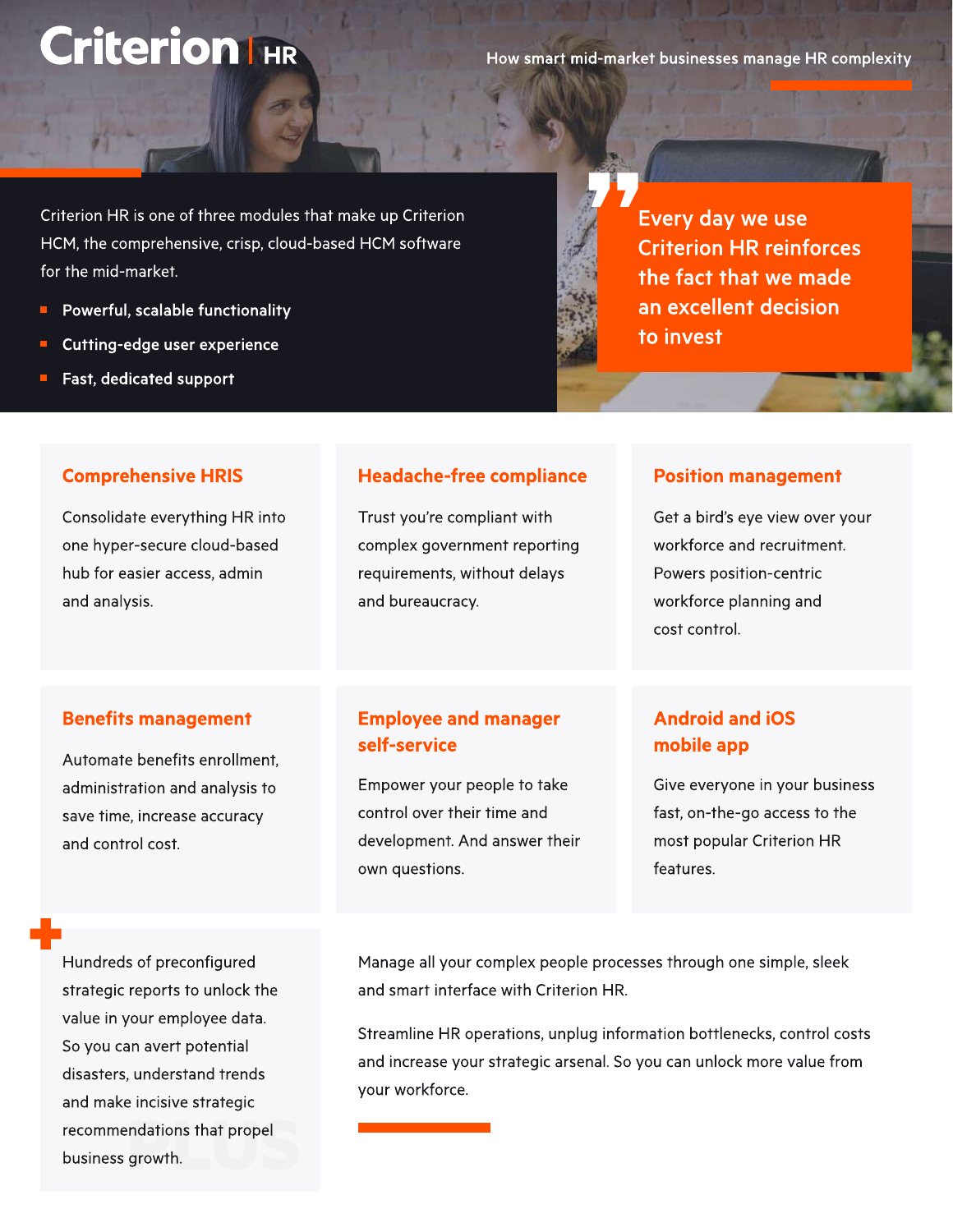

## Comprehensive HRIS

#### Automate and accelerate your HR

- **U** View chronological employee history and update by effective date
- Deliver game-changing onboarding with unlimited configurable packages
- **Manage, track, store and e-sign documents and** forms securely online, fast
- **E** Level-up learning delivery with complete LMS including auto course assignment
- $\blacksquare$  Improve clarity with org charts by employee or position, with four unique views
- Influence decision-making with extensive strategic reports, sent direct to your email

## Headache-free compliance

## Make complex compliance simple

- $\blacksquare$ E-file ACA forms direct to the IRS (to slash admin time)
- Schedule automatic reports for EEOC and OSHA  $\blacksquare$
- Administer, analyze and control workers compensation
- Alert employees to complete time and attendance attestation without chasing
- File and report payroll taxes faster and with fewer errors

#### Position management and control

#### Improve workforce planning and budgeting

- Consolidate recruitment systems to create a single source of truth for HR
- Maintain consistent workforce costs at scale with salary grades and steps
- Master workforce planning with open position reporting and staff forecast tools
- **Populate and track job descriptions with one-click** including FTE budgeting
- Assign skills to positions, people and courses for synced hiring and development

#### Benefits management

#### Eliminate benefits friction

- Run open enrolment for new hires and end-of-plan (with time-saving auto-rollover)
- Set rules-based eligibility criteria so the right people see the right options
- Automate date-effective payroll deductions with one-click
- Send benefits choices direct to insurers with EDI carrier connections
- Add date-effective insurance rate changes whenever it is convenient